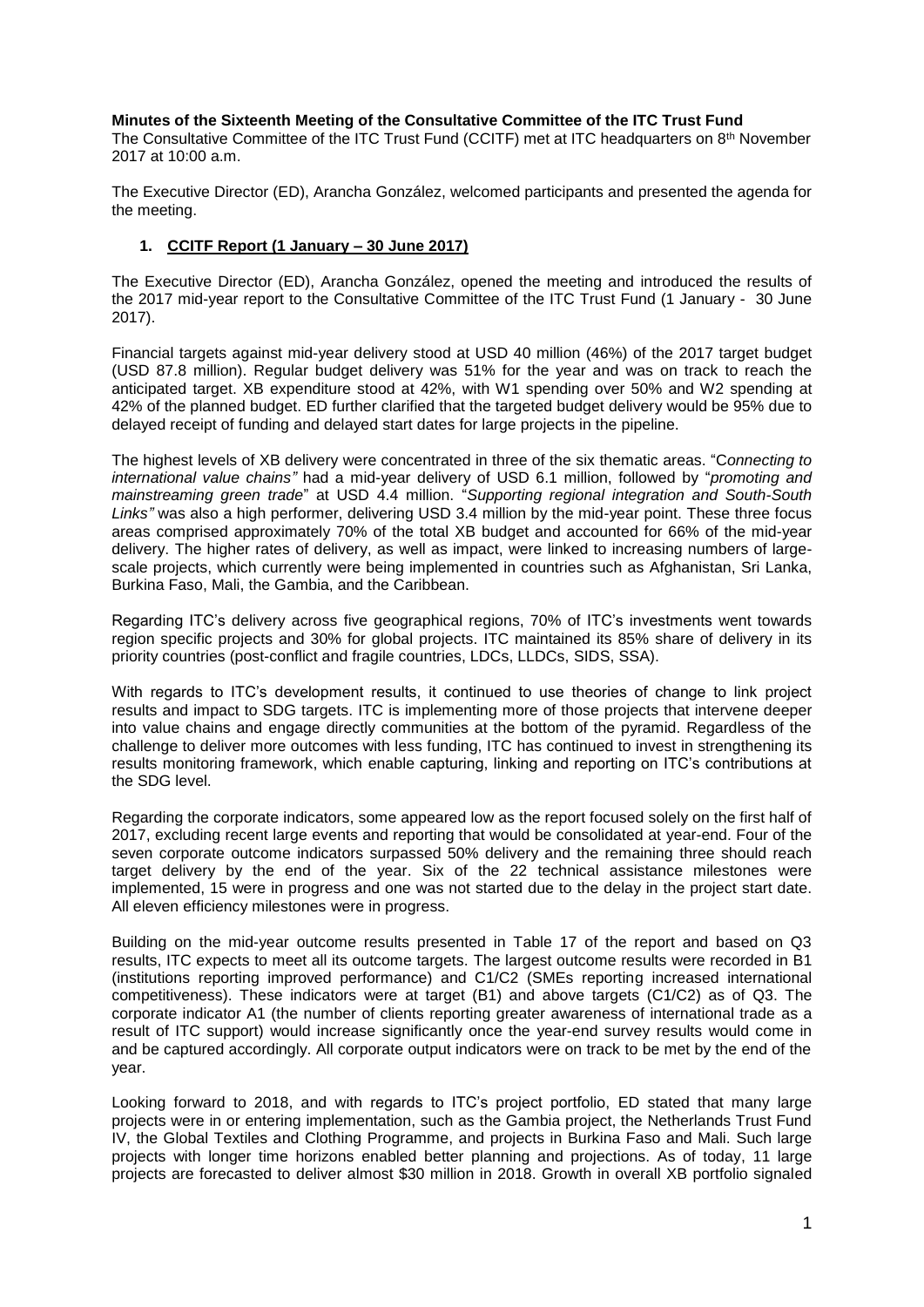\$60 million forecasted delivery compared to \$50 million in 2017.

With regards to Window 1, its overall use and allocation is fully aligned with ITC's mandate. The expected W1 contributions have equally improved for 2018/2019. Former W1 funders, who had to allocate their resources elsewhere during 2016-17, intend to resume their contributions to ITC. For the "*Trade Investment and Support Institutions (TISIs) Strengthening"* programme and ITC's "*Global Public Goods"-* the two primary areas of ITC's work that are mainly financed through W1 resources, demand continues to outgrow supply. The outcome results ITC achieves in awareness raising on international trade, in TISI strengthening, and by working with SMEs through TISIs as multipliers can almost fully be attributed to tools and methodologies developed with Regular Budget and Window 1 funding. To demonstrate better external use and reliance on ITC's trade and market intelligence, ITC compiled a report on the related media coverage and shared with CCITF members.

Second, W1 is increasingly utilized to leverage additional sources of financing through creating synergies with earmarked funds through multi-donor and multi-partner platforms. Examples of such initiatives are the Trade for Sustainable Development (T4SD) programme, the Women and Trade programme and the Trade and Market Intelligence programme. Further, W1 has been used to attract W2 financing to develop a project in the fruits and vegetables sectors in Ukraine, as well as to develop a large regional integration project in East Africa.

ITC is committed to giving as much information and visibility as possible to Window 1 funds and funders. As such, the independent auditors of the UN (OIOS) were commissioned to audit W1 resources and their use. The preliminary results have come in and are positive. The audit report will be shared with the CCITF membership when it will be ready and this will be addressed as an agenda item at the next meeting.

ED concluded by recapping that ITC is on track 1) for its stated delivery for 2017, 2) to overcome the 2016-17 financing challenges, and 3) in its growth plan for 2018/2019 with larger and longer-term multiannual projects operational and in the pipeline.

### **Comments from Members and Discussion**

The **delegate from Canada, in her capacity as donor coordinator**, delivered a joint statement on behalf of the ITC donors' group. The delegate praised the updates introduced within the report, particularly the improved quality of the charts and graphics alongside the narrative. She noted with appreciation the increase in the number of ITC's funders, demonstrating the results of its efforts to expand its funders' base. She highlighted as an example UEMOA being listed as one of the high contributors during the first six months of 2017. On a more cautionary note, she pointed out the fact that voluntary contributions at the mid-year point were less than 40% in comparison to last year's total funding. She suggested that this was perhaps due to late disbursements by funders and reiterated ITC's call for earlier payments.

The donor coordinator had three sets of questions. First, she requested additional information on the status of the OIOS report. Second, the delegate inquired about the status of the 2018/2019 budget and the current progress. She acknowledged the agenda item on the new Strategic Plan 2018-2021 and reiterated their willingness to have the final draft and providing feedback, whenever it would be available.

Next, she inquired into ITC's planned activities for the 11<sup>th</sup> Ministerial Conference in Buenos Aires. Specifically, the delegate asked what the Trade Investment Group was planning in relation to gender and what was planned for the SME Trade Help Desk portal. She noted that the SME Trade Help Desk was a positive demonstration for the MSME community of what could be accomplished through trilateral cooperation between ITC, WTO, and UNCTAD. She encouraged further joint collaborative initiatives as it could lead to diversified funding opportunities. She also recommended that this type of cooperation could be used to advance progress on gender.

Speaking on behalf **of Canada**, the delegate confirmed the importance of increased transparency in W1. She then inquired about ITC's work on impact investment.

The **delegate from the United Kingdom** thanked ED and the ITC team for the constantly updated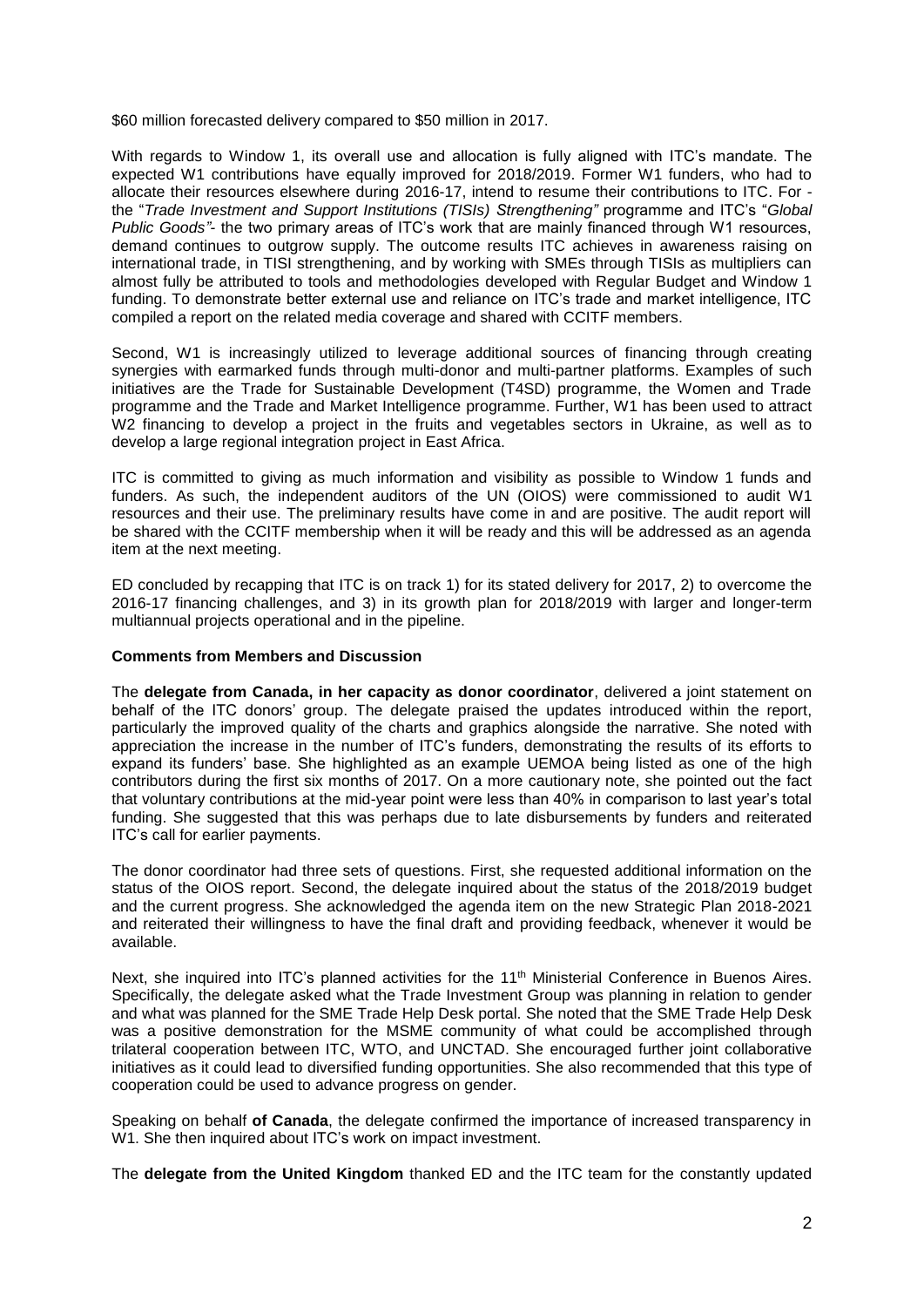CCITF report, including its presentation, graphics and narrative. He congratulated ITC for successfully effecting policy change in Geneva with regards to MSMEs and women's economic empowerment. He stressed that ITC should prepare to capitalize on the increased interest that will be directed towards these areas after MC 11.

He noted that delivery was below trend across XB and RB, and asked whether this was a source of concern. He suggested that the inclusion of a text explanation of these results would be helpful when delegates have to report to their capitals.

The delegate appreciated the narrative that accompanied the corporate indicators, but requested clarification regarding indicator C3, asking if the target would be met or whether it should be adjusted. He highlighted the section on W1 spending, noting that it was beneficial for the Geneva community to see how un-earmarked funds could affect policy discussions. He then referenced the risk management framework included in the 2016 CCITF report and requested an update on its status.

The **delegate from the United States** endorsed the statement made by the donor coordinator and thanked the ED and her team for the presentation. The United States appreciated the informal and formal consultations that ITC held throughout the year and were interested in further engagement with regards to ITC's new Strategic Plan 2018-21, as well as the new Operational Plan 2018. The delegate expressed the United States' appreciation for expanding current cooperation, including the partnership with USAID Office of the Middle East Programs to improve transparency and reduce the obstacles of non-tariff measures across Arab countries; the trade capacity building training programme in Nepal; and the "Reconnecting Afghanistan to Global Markets" project with the USAID Mission to Afghanistan. He affirmed that the US looked forward to continued collaboration with ITC.

The **delegate from Germany** appreciated the inclusion of a specific section on W1 in the CCITF report, detailing the W1 contribution to ITC's corporate results. However, he noted with concern the decrease in funding levels. He inquired about the strategies ITC would implement to reach out to W1 donors in the future. The delegate then praised ITC's work on Global Public Goods and stated that it was beneficial to see how the media used the trade and market intelligence tools for its reporting as well as provided coverage for the Sustainability Map and the Export Potential Map. Regarding private sector engagement and reporting, the delegate requested further information about ITC's strategy and suggested that results from private sector cooperation could be better captured. He concluded by inquiring about the anticipated strategy to manage the increasingly large projects in the pipeline.

**The Executive Director, Arancha González,** thanked the delegates for their feedback, took note of the positive receipt of the CCITF report and responded to the inquiries raised. Addressing the funding situation, ED stated that the dip in 2016/2017 funding was due, in part, to the refugee crisis and reallocation of funds by ODA donors to their priority and immediate responses. She stated that ITC had been engaging those and other funders, and their positive response was an indication of stabilized financing through Window 1, if not further growth.

Concerning corporate indicator C3 (number of enterprises having transacted international business as a result of ITC's support), the ED noted that the mid-year delivery did not capture a number of events that occurred in the recent months. In particular, the World Export Development Forum, which took place in Hungary in October, and other B2B activities would significantly increase the delivery level for that indicator.

Regarding the strategy to address W1 donors, ITC continues to be as transparent and accountable as possible when communicating the use and purpose of W1 funding. The OIOS W1 audit currently reflects positive results for how ITC engages and manages the relations with its W1 funders, invests money and monitors results, which will help enhance the credibility of the use of W1 funding.

With regards to ITC's 2018-2019 biennium budget approval process, it was submitted for consideration / approval through the respective channels of the United Nations and World Trade Organization. The WTO component of the budget passed approval. In New York, there was positive feedback and final approval is expected from the UN General Assembly Fifth Committee during December 2017. The ED noted the continuing difficulty with re-costing measures adopted in New York. She emphasized that ITC needed the support of its funders to ensure that this process did not double-penalize ITC due to the currency exchanges between USD and CHF, and half of its budget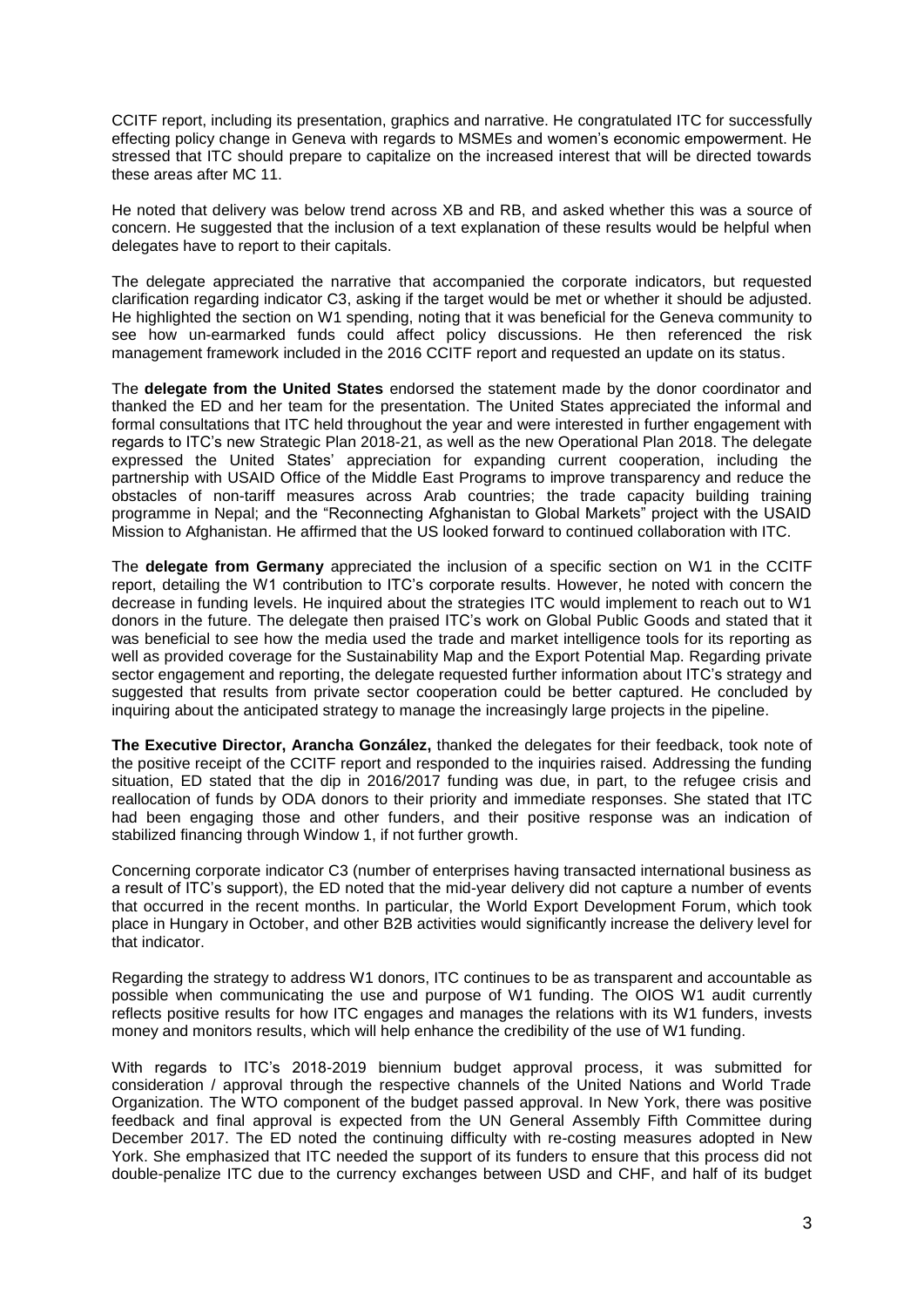being adjusted accordingly by WTO. Members can support ITC in this effort by requesting to see the proposed budget approved at the same level in CHF. Per the request of one delegate, a onepage explanation on the re-costing issue will be provided to the CCITF.

On ITC's strategy for managing larger projects, the ED explained that it will continue to localize and advance efforts on the ground to become more catalytic in beneficiary countries, as well as to leverage local partners. She noted with appreciation that larger projects are a demonstration of funders' confidence in ITC and that its integrated interventions are effective in delivering the intended results.

ITC engages with the private sector in the context of its projects and special initiatives such as T4SD, SheTrades, etc. ITC leverages private sector resources, technical expertise, knowledge and finance to attract alternative resources for the benefit of its projects and beneficiaries. ITC's engagement strategy and monitoring the results of its collaboration will continue to improve in the future. The ED confirmed that ITC is working on a number of large private sector partnerships. In addition, collaboration with the private sector can be in specific areas. For example through SheTrades, ITC is exploring the development of an impact investment component and would look into making ITC a platform to connect impact investors to SheTrades entrepreneurs.

ED confirmed that the Risk Management Framework is in progress, noting that ITC's management team consultations on this subject, with the moderation of external experts, are planned for the remainder of 2017, which will effectively lead to the compilation of ITC's main risks in a registry.

At the 11th Ministerial Conference in Buenos Aires, ITC will participate in the ICTSD-sponsored Trade Development Symposium through highlighting the gender dimension of e-commerce, the launch of the SME Competitiveness Outlook, and the launch of the Sustainability Map in Spanish. Along with WTO and UNCTAD, ITC will present the MSME Trade Helpdesk and will support the launch of the new Cotton Portal. A new publication will be released, entitled "*Charting a roadmap to regional integration with the WTO Trade Facilitation Agreement*." SheTrades Argentina will also be launched, along with the Buenos Aires Declaration on Women and Trade. For the latter, ED stressed that ITC expectations were not for a revolution, but rather an evolution, insisting that now is the opportunity to exchange best practices on gender and trade.

### **2. ITC's Strategic Plan 2018-21- John Gillies, Senior Adviser, Strategic Planning and Partnership**

**John Gillies, Senior Adviser**, presented the updated Strategic Plan 2018-2021 and confirmed that the strategy focused on addressing components of the organization for which there is room for further improvement. The vision of the strategy is "Good Trade" and the primary themes focus on the connection to the Sustainable Development Goals (SDGs) and pursuing a client centric approach. The role of partnerships will also factor in the new strategy, examining how ITC works, and can work, with the private sector and other organizations with which ITC has an affinity.

Since the last update, internal consultations and workshops were conducted with ITC teams operating across the six thematic areas. These workshops examined the processes through which ITC teams work with clients and helped inform the development of strategic components. A meeting with the informal group of developing countries was held and generated feedback from member states. Specifically, China requested additional information on the relationship between trade and investment and suggested increased engagement with UNCTAD on relevant projects. Representatives from Ecuador also contributed specific ideas and projects to discuss.

Mr. Gillies ensured that the text is nearing completion and that feedback from the membership would be appreciated.

**3. TISI Strengthening Programme presentation 2017- Anne Chappaz, Chief, Trade and Investment Support Institutions and Martin Labbe Senior Officer, Trade Institutional Development**

**Anne Chappaz, Chief, Trade and Investment Support Institutions**, began by highlighting the key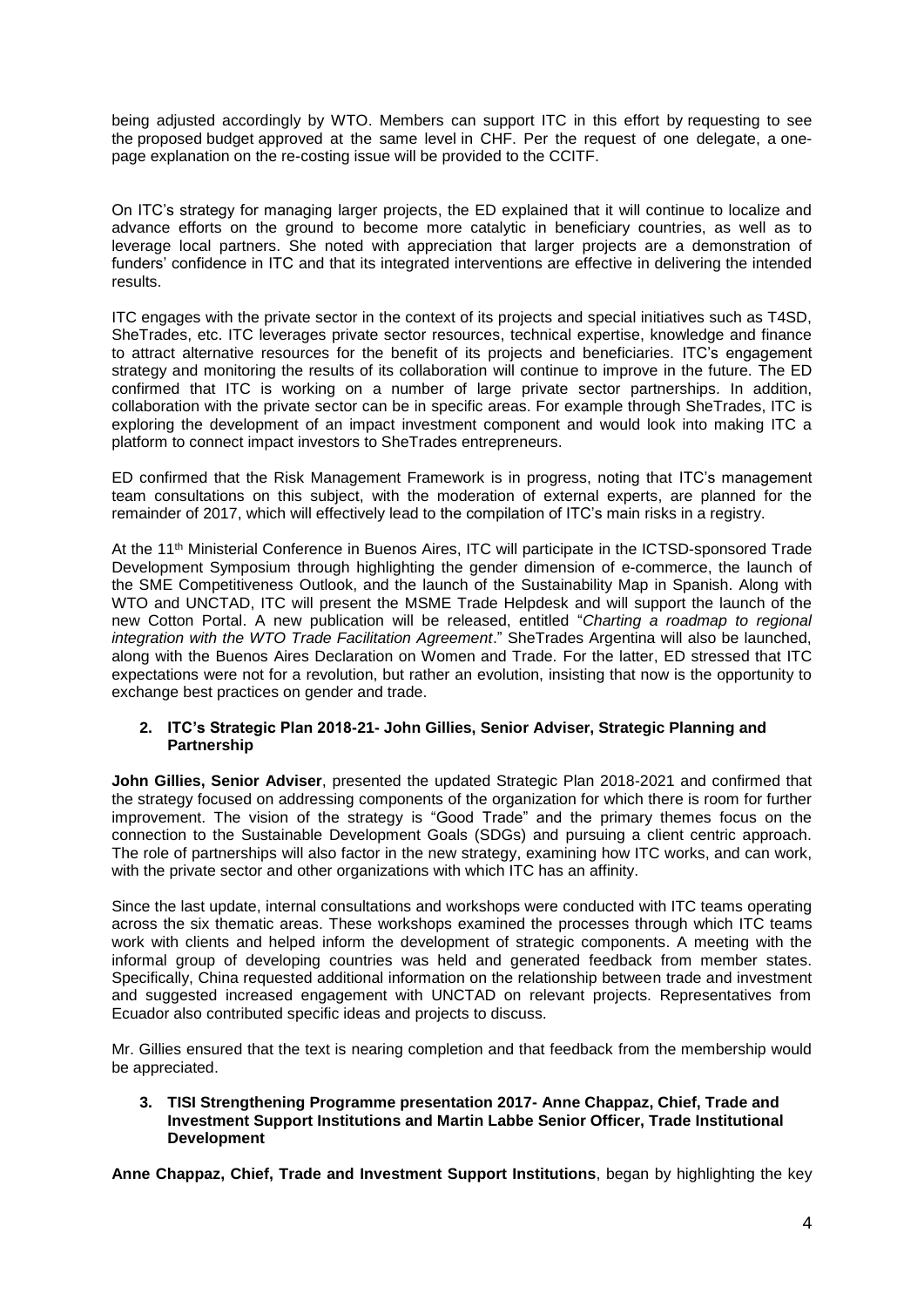role that W1 funding plays in the Trade and Investment Support Institutions (TISI) Strengthening programme. Institutions are key because they have a multiplier effect on the economy and strong TISIs can contribute to direct and indirect benefits: increased and improved exports, new jobs, new models of working and new technology. ITC's work on TISIs focuses on three modes of engagement: assessment, performance and advocacy. Utilizing funds from W1, the TISI Strengthening programme has benchmarked 50 TISIs, assessing indicators on leadership and direction, resources and processes, products and service delivery, and measurement and results.

**Martin Labbe, Senior Officer, Trade Institutional Development** presented the AIM for Results benchmarking approach, wherein the AIM stands for "Assess, Improve, Measure". The benchmarking begins with the assessment phase, which includes an in-depth diagnostic of the institution. An improvement road map is then developed and at the end of the cycle, the institution is rebenchmarked. He noted that the majority of W1 funding for the programme comes from Germany and Finland.

**Ms. Chappaz** explained that the W1 funding drove innovation and allowed the team to gain intuitive knowledge on best practices of TISIs. The team was also able to develop a guide to support the integration of a gender dimension into their institutional offerings.

In the future, the TISI Strengthening programme will expand further in Asia, deepen the focus on membership-based organizations, and build synergies with other ITC programmes. A toolkit has been developed for investment promotion, and a standardized approach to demonstrate the impact of Trade and Investment Promotion Organizations will be piloted. Further, the programme will explore new partnership models for delivery and provide leadership on support ecosystems.

Ms. Chappaz highlighted that W1 funding allowed the TISI Strengthening programme to have planning certainty, retention and development of key expertise and further development of public goods and tools. The funding also supports responsiveness, adaptability and innovation within the programme.

### **Comments from Members and Discussion**

The **delegate from the United Kingdom** noted that most programme results focused on client satisfaction, rather than measuring results at the firm level. He inquired whether the programme examines how TISI improvements translate into impact at the firm level.

The **delegate from Germany** inquired about the interplay between ITC's TISI strengthening programme and others. He requested examples of such collaboration.

**Ms. Chappaz** noted that it is indeed difficult to measure impact at the firm level. The programme instead enables TISIs to measure these results themselves by supporting them to create quality measurement tools. **The Executive Director** also remarked that there is a board of 14 CEOs from around the world that advise and provide feedback for the continued evolution and responsiveness of ITC's TISI Strengthening programme.

**Ms. Chappaz** provided as an example the cross-ITC collaboration through the work done with the Gambia project to select partner institutions and to improve delivery. She noted that combining expertise, methodologies and tools that are generated by different programmes is key for scale, for impact, and for self-sustainability after projects end. Another example of such collaboration is that of the TPO in Costa Rica that was first a client of the programme before becoming a partner to strengthen investment agencies in Africa. FinnPro was also benchmarked and now co-delivers trade promotion with ITC and is working to build a trade promotion agencies network.

### **4. Outcomes from ITC's World Export Development Forum (WEDF), 25- 26 October 2017, Budapest- Sibylle Neuhaus**

**Ms. Sibylle Neuhaus, Associate Events Adviser,** shared the results from the World Export Development Forum 2017, held in Budapest, Hungary. The theme of the event was "Trade-A force for good: Include, Innovate, Integrate". WEDF 17 included a Business-to-Business matching event, diverse panel discussions, and introduced the inaugural Young Entrepreneurs Competition. There